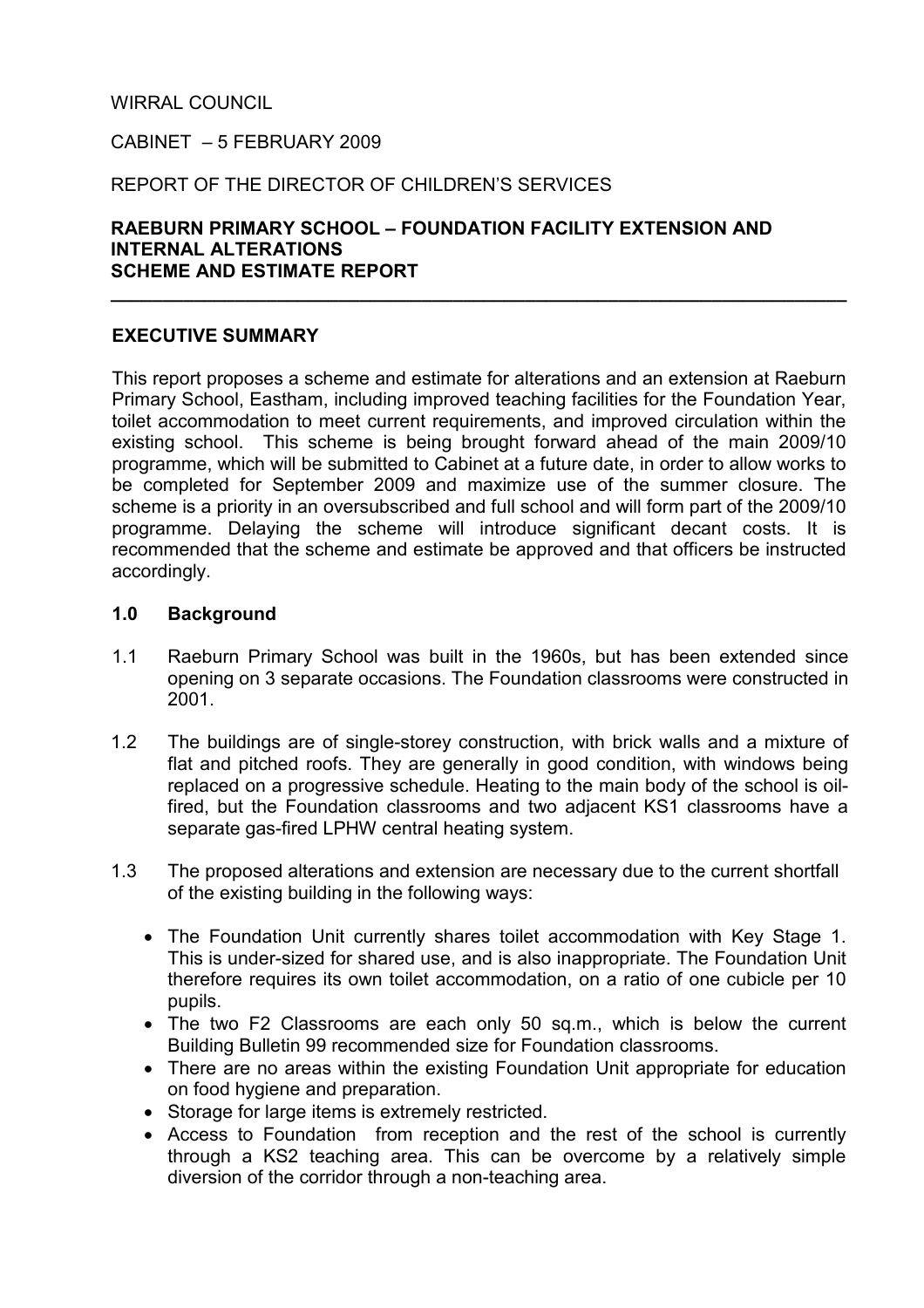### 2.0 Proposals

2.1 The scheme addresses each of the above concerns, and it is proposed that the following steps are undertaken:

 The two F2 Classrooms are made open-plan by breaking through between the two rooms, and a new dedicated toilet and cloakroom extension is constructed with direct access from the open-plan teaching area.

- 1. The teaching and internal activity area is increased by the construction of a 62 sq.m. conservatory, with direct access from the F2 teaching areas.
- 2. The conservatory shall include a teaching kitchen / food preparation area suitable for children of Foundation age.
- 3. The scheme includes the enlargement of an existing storage facility and the creation of a new large object store off the conservatory.
- 4. The corridor through the KS1 area is diverted, and a draught-lobby created on the main pupil-access to the playground, improving access, reducing disturbance, and improving heat-retention within the building.
- 2.2 Subject to acceptance of this Scheme and Estimate report, it is anticipated that tenders be sought in April 09 and the works commence on site in early June 09, with completion by 31 August 09.
- 2.3 The current Building Regulations (Part L2B), which came into effect on 06 April 2006, require that, when carrying out an extension or major works to building services on an existing building with a total useful floor area of over 1000 sq.m., 'consequential improvements' to the energy performance of the overall building shall be required where it is technically, functionally and economically feasible. The current overall useful floor area of the school is 1,742 sq.m.
- 2.4 The value of these consequential improvements shall generally be deemed under Requirement 17D to be not less than 10% of the value of the principal works. New double-glazed replacement windows have recently been installed at the school, and these may be attributed to this area, together with the creation of the draughtlobby, above, and the installation of double-glazed sliding doors between the Foundation Classrooms

### 3.0 Financial implications

- 3.1 All Professional Services for the scheme are being provided by staff within the Technical Services Department.
- 3.2 The Corporate Procurement Support Unit has been consulted and are satisfied with the procurement process implemented for this project.
- 3.3 The estimate for the proposed work is set out below:

| New Toilet / Cloaks / Kitchen extension       |              | £ 151,450 |
|-----------------------------------------------|--------------|-----------|
| New Conservatory                              |              | £ 70,500  |
| Internal alterations to the two F2 classrooms | $\mathbf{F}$ | 2,300     |
| Corridor diversion and new draught lobby      | £            | 5,300     |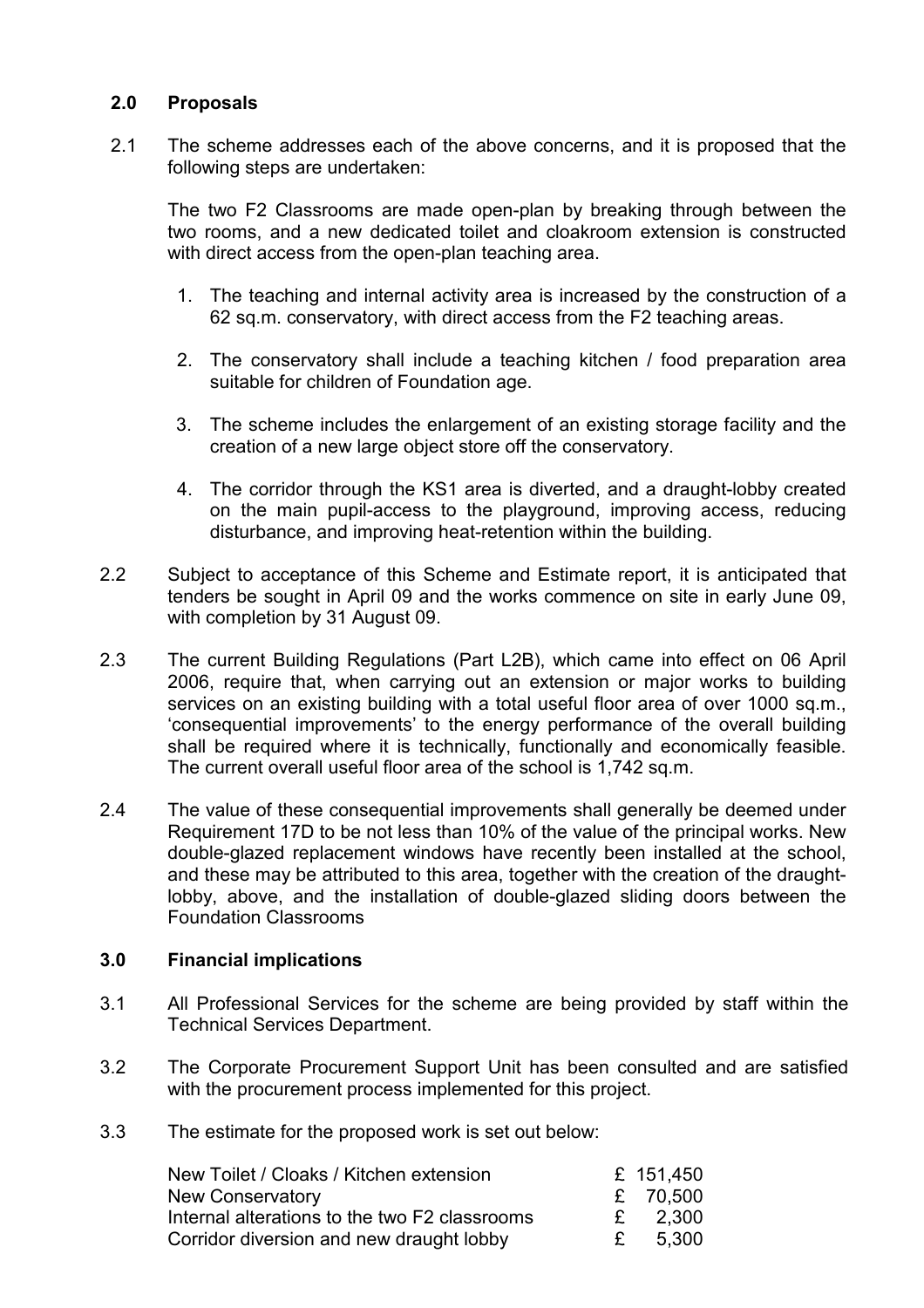| Contingency                                                                                                                                                    |                  | £ | 19,750    |
|----------------------------------------------------------------------------------------------------------------------------------------------------------------|------------------|---|-----------|
|                                                                                                                                                                | <b>SUB TOTAL</b> |   | £ 249,300 |
| Departmental Charges at 16% including: -<br>Professional Fees, Clerk Of Works Salary,<br><b>CDM Coordinator, Building Regulation Fees</b><br>and Planning Fees |                  |   | £ 39,888  |
|                                                                                                                                                                |                  |   | £ 289,188 |

- 3.4 The above figures are based on the following assumptions:
	- 1. That services can be fed off the existing systems,
	- 2. That the existing fire alarm can be extended to the new accommodation,
	- 3. That kitchen and sanitary fixtures are included in the new accommodation, together with coat hooks, but that all loose and fixed teaching equipment is supplied separately.
- 3.5 Funding for the proposed scheme is as follows:

| <b>TOTAL</b>                    | £290,000.00 |
|---------------------------------|-------------|
| <b>School Access Initiative</b> | £ 30,000    |
| Devolved Formula Capital        | £ 60,000    |
| (subject to Cabinet approval)   |             |
| DCSF Modernisation 2009/10      | £ 200,000   |

#### 4.0 Staffing implications

4.1 There are no staffing implications for the school within the proposals during or following completion.

### 5.0 Equal opportunities implications

- 5.1 Access will be provided for children and adults with disabilities to all areas of the proposed works. The new toilet accommodation shall include an accessible adult toilet, and the proposed draught lobby shall be to DDA standards.
- 5.2 There are no implications in this report for equal opportunities specifically in relation to women, ethnic minorities, or the elderly.

### 6.0 Community safety implications

- 6.1 The design of this project will take into account best practice to reduce the risk of crime and the local crime reduction officer will be consulted.
- 6.2 There is an existing CCTV system in place. The scheme includes for an additional pole-mounted camera overlooking the new extension and conservatory.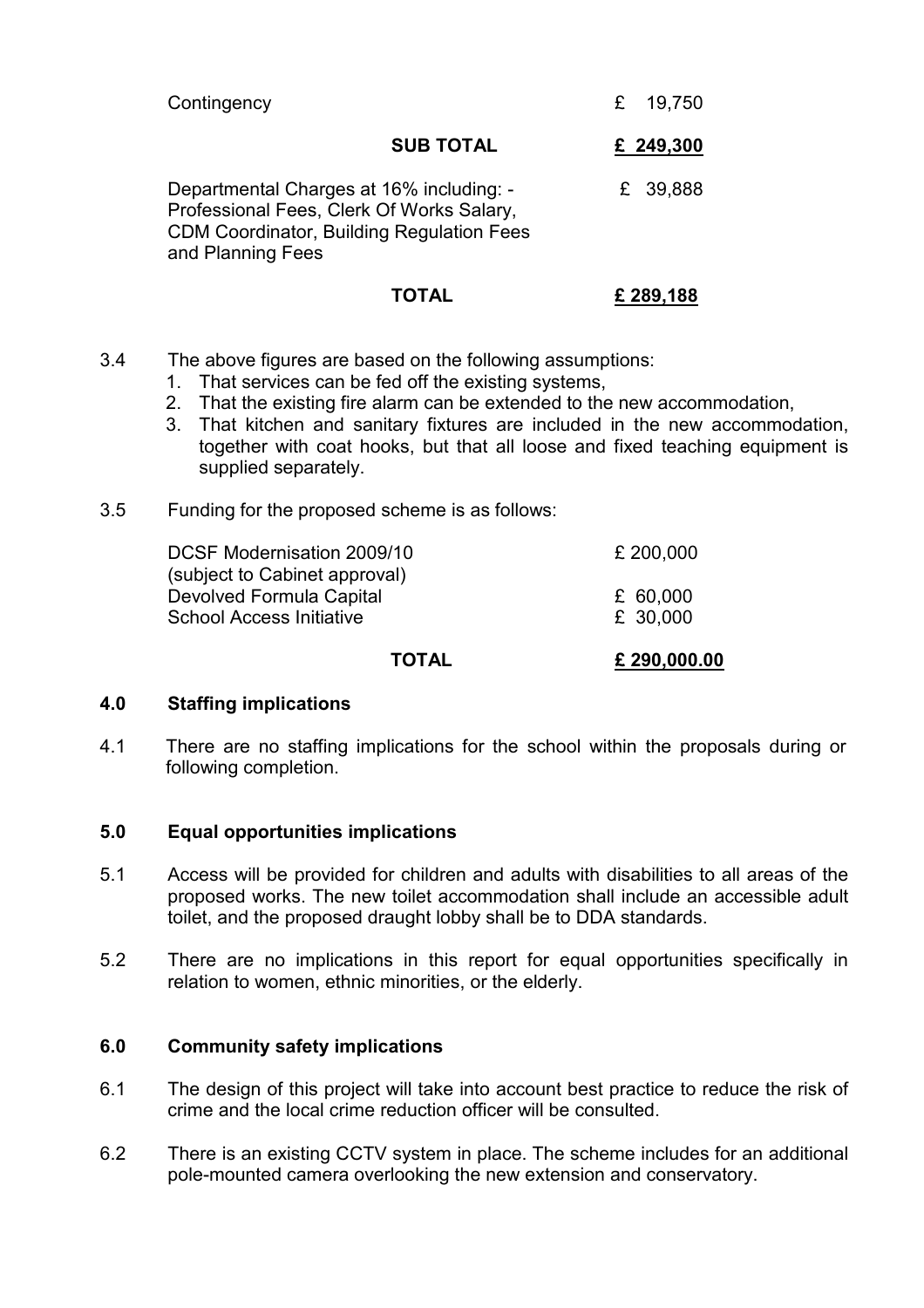6.3 It is intended that this project be registered under the government-backed 'Considerate Constructor' scheme, and that there guidelines be followed during the construction stages.

# 7.0 Local Agenda 21 implications

- 7.1 The new extension will incorporate the latest technology features for sustainable building and the use of materials which will provide a large degree of deconstruction and recycling ability.
- 7.2 Thermal insulation is to be provided to meet the standards and guidelines recommended by the DCSF in the school premises regulations 1996 and part L2 of the Building Regulations. The design will also follow the DETR/DCSF guidelines for "Energy efficient design of new buildings and extensions for schools and colleges."
- 7.3 Low energy electrical fittings together with an intelligent lighting system, solar water heating, solar glass to prevent heat gain, heating controls and water saving devices will be used as far as possible to help reduce the consumption of natural resources.
- 7.4 All timber used will be from sustainable sources as by regulated by the FSC (Forestry Stewardship Council) or equivalent.
- 7.5 The successful contractor will be requested to employ 60% local labour and source materials from local suppliers once construction commences, this will be monitored by officers involved in the contract.
- 7.6 A "Site Waste Management Plan" will be incorporated in line with recent statutory requirements.

### 8.0 Planning implications

8.1 Planning permission and building regulations approval will be required for this scheme, and applications will be submitted by the Technical Services Department. Raeburn School is partly within a Primarily Residential Area and partly within a School Playing Field in the Council's adopted Unitary Development Plan. Policy HS15 provides for small-scale non-residential uses within Primarily Residential Areas. National planning policy in Planning Policy Guidance Note 17 requires consultation with Sport England on proposals to develop on school playing fields.

### 9.0 Anti-poverty implications

9.1 There are none arising directly from this report.

### 10.0 Social inclusion implications

10.1 The scheme will provide full accessibility for pupils, staff and visitors in a safe and inclusive environment.